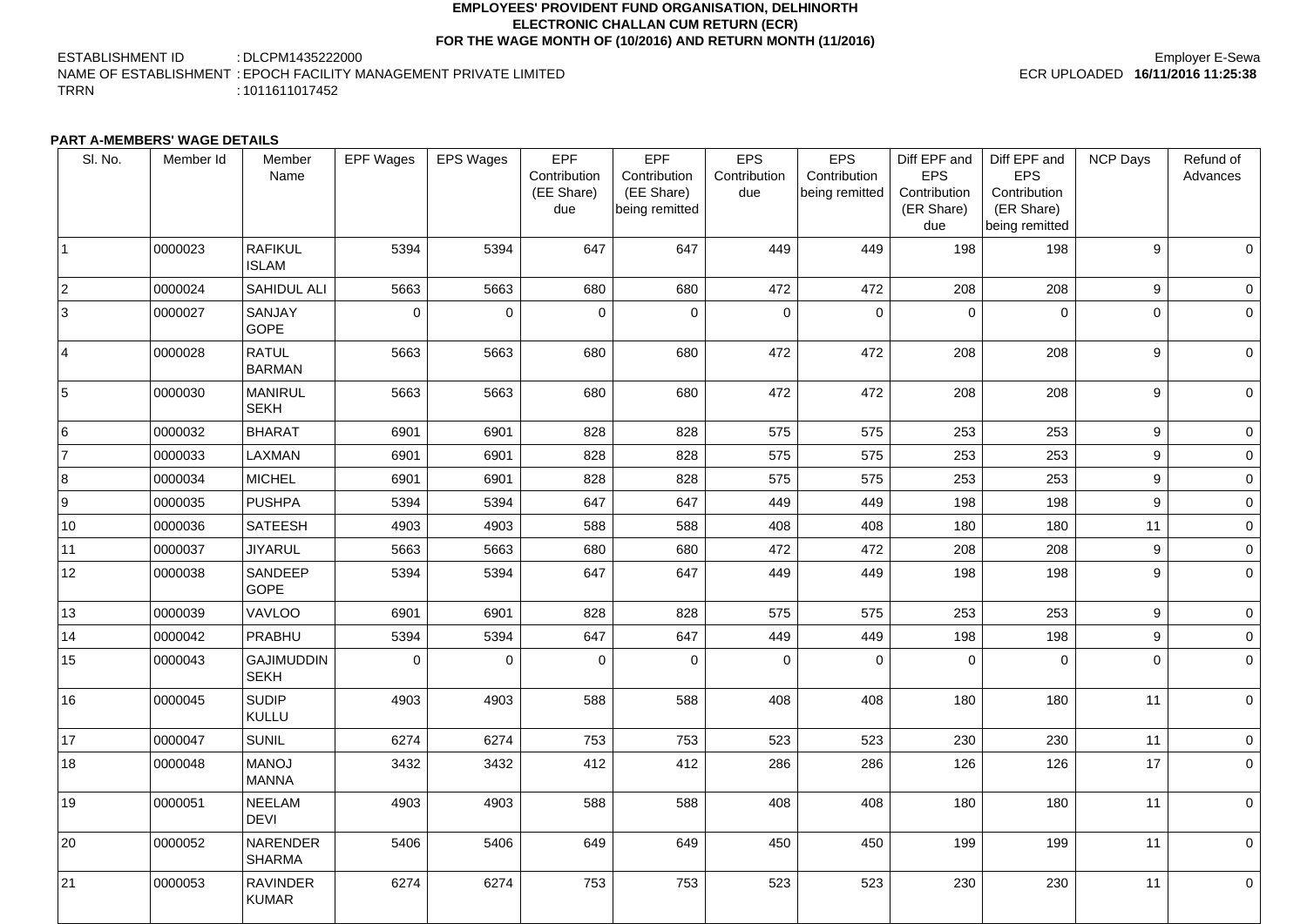| 22           | 0000054 | <b>PRAMOD</b><br><b>MAHTO</b>                   | 5394   | 5394   | 647   | 647   | 449   | 449   | 198  | 198  | 9   | 0 <sup>1</sup> |
|--------------|---------|-------------------------------------------------|--------|--------|-------|-------|-------|-------|------|------|-----|----------------|
| 23           | 0000055 | <b>DILEEP TIKI</b>                              | 4903   | 4903   | 588   | 588   | 408   | 408   | 180  | 180  | 11  | $\overline{0}$ |
| 24           | 0000057 | <b>SANDEEP</b><br><b>KUMAR</b>                  | 4413   | 4413   | 530   | 530   | 368   | 368   | 162  | 162  | 13  | $\circ$        |
| 25           | 0000058 | <b>PUSHPENDE</b><br>R.                          | 1226   | 1226   | 147   | 147   | 102   | 102   | 45   | 45   | 26  | $\overline{0}$ |
| 26           | 0000059 | <b>HARISH</b><br><b>PARSAD</b>                  | 4413   | 4413   | 530   | 530   | 368   | 368   | 162  | 162  | 13  | $\overline{0}$ |
| 27           | 0000060 | <b>KAMLESH</b><br>YADAV                         | 3226   | 3226   | 387   | 387   | 269   | 269   | 118  | 118  | 21  | $\overline{0}$ |
| 28           | 0000061 | <b>AVINASH</b><br><b>SINGH</b><br><b>RAJPUT</b> | 3226   | 3226   | 387   | 387   | 269   | 269   | 118  | 118  | 21  | $\overline{0}$ |
| 29           | 0000062 | <b>AJAY PAL</b>                                 | 6587   | 6587   | 790   | 790   | 549   | 549   | 241  | 241  | 10  | $\overline{0}$ |
| 30           | 0000063 | <b>AJIT MINJ</b>                                | 5394   | 5394   | 647   | 647   | 449   | 449   | 198  | 198  | 9   | $\circ$        |
| 31           | 0000064 | <b>YATENDER</b>                                 | 2625   | 2625   | 315   | 315   | 219   | 219   | 96   | 96   | 17  | $\circ$        |
| 32           | 0000065 | <b>VIPIN</b><br><b>KUMAR</b>                    | 2452   | 2452   | 294   | 294   | 204   | 204   | 90   | 90   | 21  | $\overline{0}$ |
| $ 33\rangle$ | 0000066 | <b>KRISHNA</b><br><b>KUMAR DEP</b>              | 2452   | 2452   | 294   | 294   | 204   | 204   | 90   | 90   | 21  | $\overline{0}$ |
| 34           | 0000067 | <b>ROSHAN</b><br><b>BECK</b>                    | 2452   | 2452   | 294   | 294   | 204   | 204   | 90   | 90   | 21  | $\overline{0}$ |
| 35           | 0000068 | <b>VIJAY GOPE</b>                               | 5663   | 5663   | 680   | 680   | 472   | 472   | 208  | 208  | 9   | $\circ$        |
|              |         | <b>GRAND TOTAL</b>                              | 162353 | 162353 | 19481 | 19481 | 13524 | 13524 | 5957 | 5957 | 413 | $\overline{0}$ |

|                                                | $AC$ 01 EE + Refund of<br>Advance | A/C 01 ER | A/C 02 | A/C 10 | A/C 21 | A/C 22 | <b>TOTAL</b> |
|------------------------------------------------|-----------------------------------|-----------|--------|--------|--------|--------|--------------|
| <b>TOTAL DUES AS PER</b><br><b>ECR</b>         | 19481                             | 5957      | 1380   | 13524  | 812    | 200    | 41354        |
| <b>TOTAL AMOUNT  </b><br><b>BEING REMITTED</b> | 19481                             | 5957      | 1380   | 13524  | 812    | 200    | 41354        |

# **PART B-NEW MEMBERS' DETAILS**

- --Nil --

## **PART C-EXITING MEMBERS' DETAILS**

| SI. No. | Member Id | Member Name          | Date of Exit from EPF | Date of Exit from EPS | Reason for leaving |
|---------|-----------|----------------------|-----------------------|-----------------------|--------------------|
|         | 0000027   | <b>SANJAY GOPE</b>   | $01 - 10 - 2016$      | 01-10-2016            | Cessation          |
| ╶       | 0000043   | <b>JIMUDDIN SEKH</b> | $01 - 10 - 2016$      | 01-10-2016            | Cessation          |

## **PART D : MEMBER'S ARREAR DETAILS**